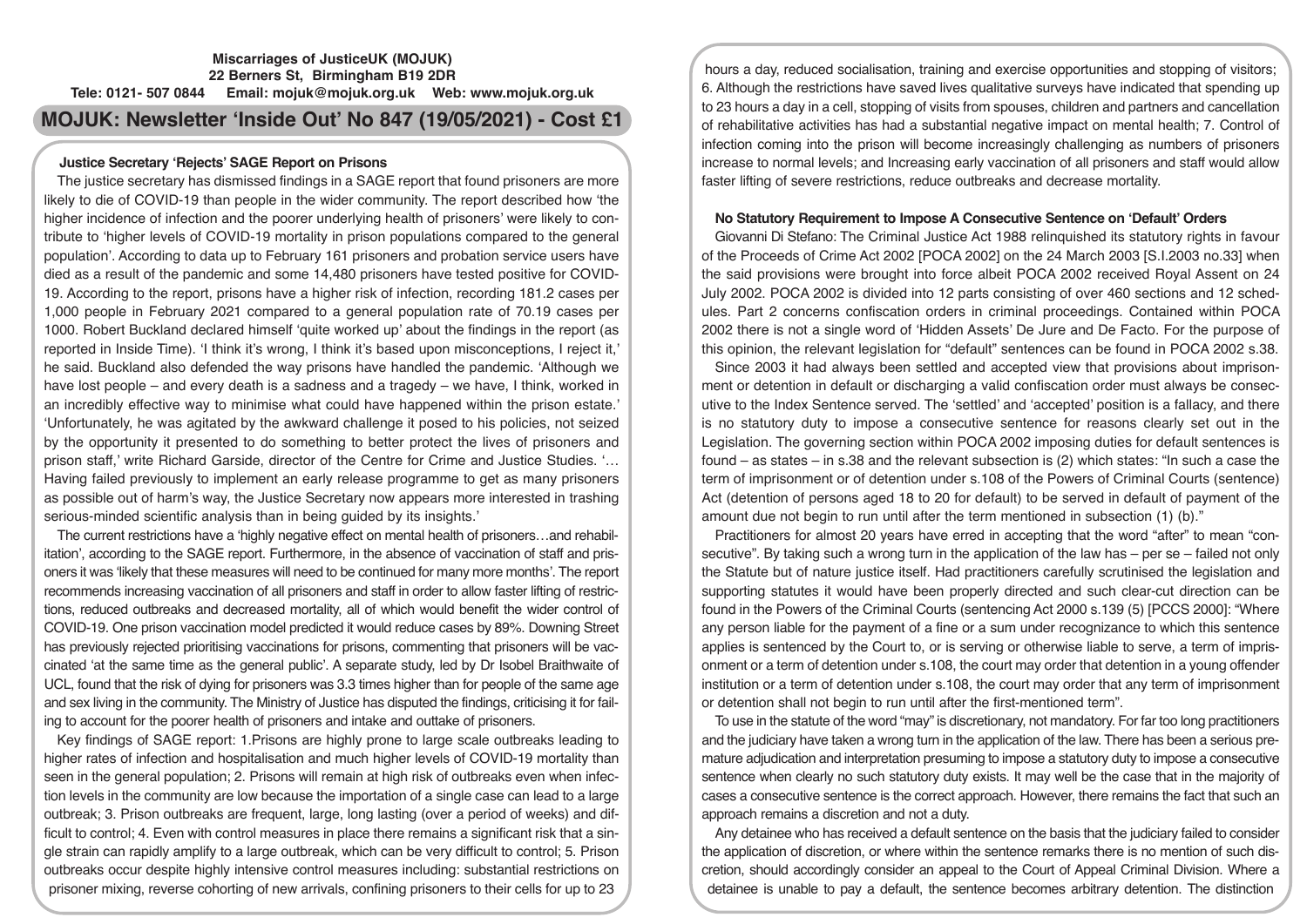between unable to pay and refusing to pay is to be distinguished. A detainee who is unable to pay may well find some comfort in the 4th Protocol of the European Convention on Human Rights (Strasbourg, September 16, 1963, Art 1: "Prohibition of imprisonment for debt". "No one shall be deprived of his liberty merely on the grounds of inability to fulfil a contractual obligation". All countries within the Council of Europe (to be distinguished from the European Union) must abide by the ECHR and as founding members of the Council of Europe, the United Kingdom is bound by international law and Treaty to comply. For all the above reasons there is, never has been, any statutory duty to impose a consecutive sentence for any default sentence within the confiscation regime and further, if upon discovery and enquiry a Court finds that any detainee with s.258 of the Criminal Justice Act 2003 is unable to pay a confiscation order as opposed to refusing/unwilling to pay any detention suffered and/or continuous becomes arbitrary and the most serious breach of law and duty.

# **Northern Ireland "Above All, the Continuing Peace" Did the Queen get it Wrong?**

On Sunday 2nd May Queen Elizabeth said the following: 'The political progress in Northern Ireland and the peace process is rightly credited to a generation of leaders who had the vision and courage to put reconciliation before division. But above all, the continued peace is a credit to its people, upon whose shoulders the future rests.' It is clear that reconciliation, equality and mutual understanding cannot be taken for granted, and will require sustained fortitude and commitment. During my many visits to Northern Ireland, I have seen these qualities in abundance, and look forward to seeing them again on future occasions,'

The Authoritative 'International Crisis Group', in its' April report, listed Northern Ireland as a country that had a 'Deteriorated Situation'. They said: 'Violent unrest erupted in the capital Belfast and other cities against the backdrop of rising unionist anger over controversial Northern Ireland Protocol. Unrest 2-9 April broke out across several cities, reportedly leaving at least 90 police officers injured; violence erupted amid rising discontent within the Unionist community over Northern Ireland Protocol – provision of UK-EU "Brexit" agreement in effect since 1 Jan 2020 that created regulatory border in the Irish Sea – as well as anger over Public Prosecution Service's late March decision not to prosecute Sinn Fein politicians who attended a funeral last summer in violation of COVID-19 restrictions on large gatherings. Notably, groups of predominantly youths 2 April assaulted police officers, injuring 12 in Londonderry city; the next day hijacked and set alight three vehicles and threw over 30 petrol bombs at police in Newtownabbey town. In capital Belfast, authorities 2 April arrested eight individuals, including a 13-year-old boy, after youth groups attacked police officers in a historical loyalist area. Group mostly encompassing youths 7 April highjacked and set a bus on fire at the intersectional area between nationalist and unionist communities; 8 April threw petrol bombs at police officers who deployed water cannons for the first time in six years.

#### **Northern Ireland: Dealing With the Past**

Lawyers working on cases dealing with Northern Ireland's troubled past know that this field of legal work develops slowly. Sometimes, however, developments occur at an unexpected and unwelcome speed. Such has been the case this week. From the collapse of a controversial trial to the reporting of a legislative "amnesty", the legacy of the Troubles remains an indelible part of both judicial business and daily life. The fatal shooting of Joe McCann (The Queen v Soldiers A & C). Joe McCann had been a member of the Army Council of the Official IRA. In 1972, he was the Officer in Command, First Battalion of the Official IRA and in charge of the Markets area of Belfast. He was suspected to have been involved in the murders of two soldiers and the attempted murders of four police officers (among other serious incidents). In the afternoon of 15 April 1972,

he was seen by a Royal Ulster Constabulary (RUC) police officer who alerted a nearby patrol of paratroopers which included soldiers A and C. The police officer tried and failed to arrest Joe McCann, who was running away from him and the paratroopers. The police officer shouted at him to halt but he kept running. There was then sudden gunfire from behind the police officer, where the paratroopers were standing. Joe McCann was struck by two or possibly three bullets and died quickly at the scene. No forensic analysis was undertaken to determine who had fired the fatal shot.

Soldiers A and C gave statements to the Royal Military Police (RMP) the following day. However, these statements had not been voluntary. Instead, they had been ordered to make statements, without having been cautioned and without having had the benefit of any independent legal advice. They were not interviewed or cautioned by the RUC because a practice had been established by which the police would not arrest, question or even take witness statements from soldiers in cases involving shootings. This practice, designed to protect soldiers from being prosecuted, was condemned by the Court as "appalling". In the event, no prosecution was brought against either soldier and no further developments in this case occurred for another 38 years.

In 2010, the recently created Historical Enquiries Team (HET) of the Police Service of Northern Ireland (PSNI) contacted A and C to ascertain any further information about the death of Joe McCann. The HET had been established as part of a "package of measures" (which included the Police Ombudsman for Northern Ireland and the Northern Ireland inquest system) to ensure that investigations of Troubles-related matters were compliant with Article 2 (the right to life) of the European Convention on Human Rights (ECHR). This was intended (see the 2013 report of Her Majesty's Inspectorate of Constabulary) to be an answer to the plethora of failings identified by the European Court of Human Rights in the McKerr group of cases (McKerr v United Kingdom (2002) 34 EHRR 20, Jordan v United Kingdom (2003) 37 EHRR 2, Kelly v United Kingdom (2000) 30 EHRR CD223, Shanaghan v United Kingdom (2000) 30 EHRR CD370, McShane v United Kingdom (2002) 35 EHRR 23 and Finucane v United Kingdom (2003) 37 EHRR 29).

However, there was a considerable degree of ambiguity to the role of the HET and the extent to which its staff were investigators. By the time the HET had contacted A and C, it had adopted a policy of giving cautions when interviewing former soldiers unless there was no prospect of prosecution. Meanwhile, the McCann family, who had been engaging with the HET, wrote a letter to be shown to A and C stating that they sought the truth of what happened to Joe McCann and not retribution. Two HET staff, both former police officers, met with A and C in March 2010 in the presence of their solicitors. While A and C were cautioned, they were not under arrest, and no reference was made to any specific offence, least of all murder or attempted murder. A and C had prepared written statements which were read into the record along with the 1972 statements. A no longer had any independent memory of the shooting and relied heavily on his 1972 statement, while C had some independent memory. In the event, nothing more followed.

The McCann family next applied to the Attorney General for Northern Ireland to direct a fresh inquest into Joe McCann's death. This is a fairly wide power available at the Attorney's discretion under section 14 of the Coroners Act (Northern Ireland) 1959 (not to be confused with the equivalent power in England for the High Court to make a direction on the Attorney General's fiat). Instead of exercising this power, however, the Attorney referred the matter to the Public Prosecution Service (PPS). A and C were then charged with murder in 2017.

Sitting in the Crown Court, Mr Justice O'Hara determined that the trial of A and C turned entirely on whether the 1972 statements were admissible in evidence. The answer was a clear "no". This was because of the rules surrounding the making of statements in criminal investigations at the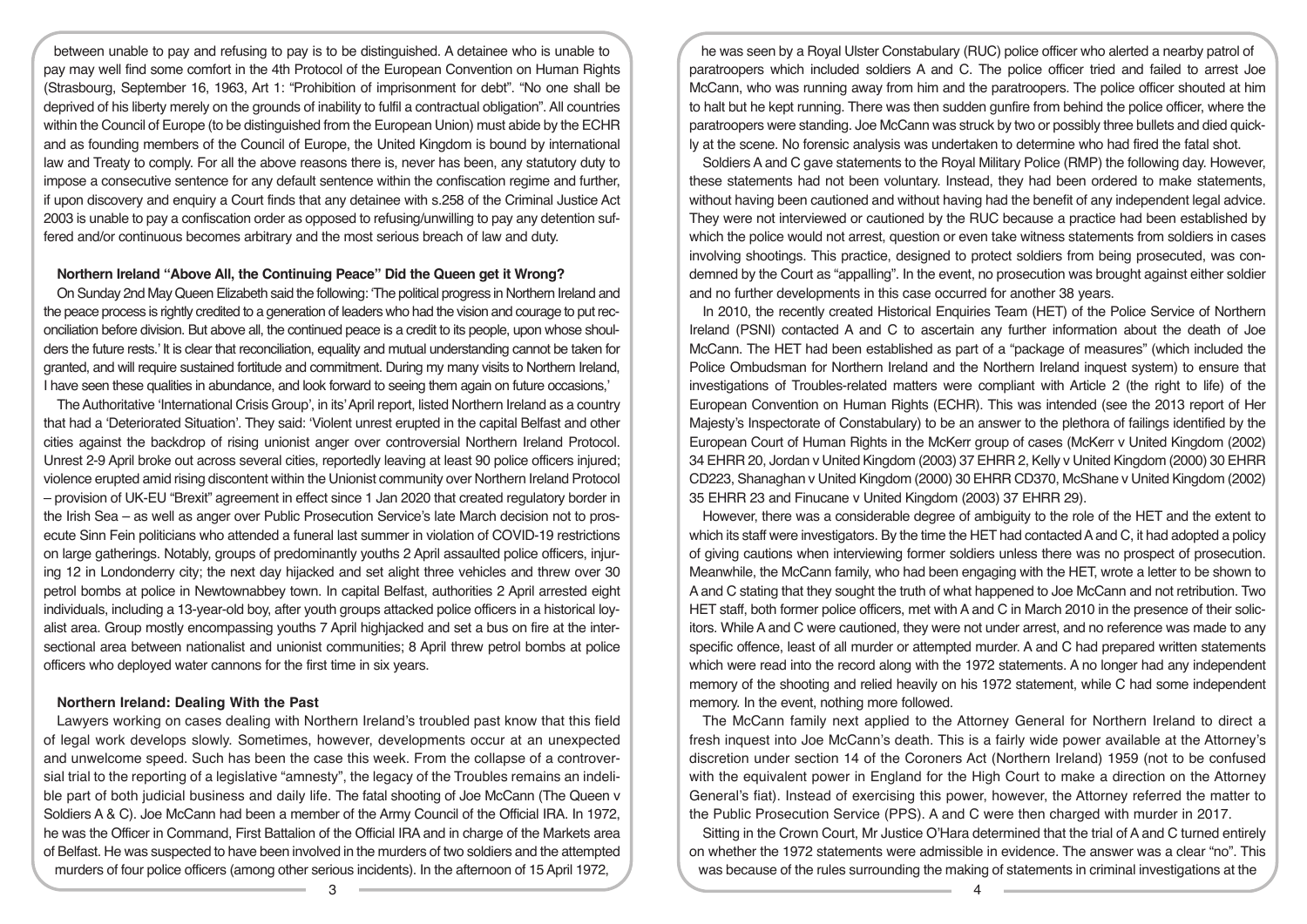time. O'Hara J summarised the position succinctly: "It is beyond dispute that at common law the statements would have to have been excluded because they were ordered rather than volunteered and because no caution was issued by the person taking them." And nor was the 1972 inadmissibility improved by the 2010 interview. This was because the 2010 interview was fatally flawed, not least because of the failure to caution either A or C for any specific offence. Moreover, the HET had not explained to either A's or C's solicitors the circumstances in which the 1972 statements had been made (the order to make them, in the absence of legal advice, etc.) which would have enabled the solicitors to advise their respective clients whether to make any statement at all in 2010. As O'Hara J pointed out, "Had the solicitors in this case known in 2010 what the circumstances were and that as a result the 1972 statements were inadmissible it is barely conceivable that they would have advised A and C to answer questions in 2010."

Finally, the Court was acutely aware of the fair trial rights of A and C under Article 6 of the ECHR. The use of information to incriminate a person when that person supplies the information under coercion flies in the face of the self-incrimination protections guaranteed under Article 6 (see e.g. Saunders v United Kingdom (1997) 23 EHRR 313, [68]). In the end, O'Hara J pithily observed - [a prosecution] is not possible in the present circumstances where what is put before the court is the 1972 statement dressed up and freshened up with a new 2010 cover. It is all still the same 1972 statement. The result was the collapse of the trial and a demonstration of the robust safeguards built into the criminal justice system which led to this result (for a further demonstration, see O'Hara J's judgment into continued anonymity for soldiers A and C). But for Northern Ireland, a robust criminal justice system does not butter political parsnips.

The Past as Politics: A little over a week before the collapse of the prosecution against soldiers A and C, Veterans Minister Johnny Mercer MP resigned his post, criticising the UK Government for allowing "endless investigations" into historic killings involving the armed forces in Northern Ireland. Barely a week after the collapse of the prosecution, The Times reported (paywalled) that the UK Government intends to bring legislation to exempt perpetrators (state and non-state actors) from prosecution for criminality during the Troubles, with the exception of prosecutions for war crimes, genocide or torture. The news met with widespread condemnation across Northern Ireland's political parties. Of course, plans for legislating around legacy prosecutions and investigations were foreshadowed in a statement to the House of Commons by its Leader, Jacob Rees-Mogg MP on 11 February 2021.

However, the present political intervention notwithstanding, it is important to remember that the future of legacy investigations and prosecutions had been agreed very recently: the Stormont House Agreement 2014. Although that Agreement was reached three Northern Ireland Secretaries and two Parliaments ago, it had laid out important points which should give the current UK Government pause for thought. Two points in particular remain as relevant today as they have ever been: the need for independent investigations and prosecution decisions for offences committed during the Troubles and the need for these processes to be compliant with the ECHR. In fact, the 2014 Agreement had committed the Northern Ireland Executive to make the inquest process more compliant with the ECHR (para 31). Draft legislation implementing the 2014 Agreement made explicit reference to general and specific ECHR obligations in multiple clauses, including in clause 6(4) in which a new independent investigatory body was to conduct its investigations "so as to secure that its Article 2 obligations are complied with". It is therefore important to remember that general, sweeping amnesties are not ECHR compliant (see e.g. Marguš v Croatia (App. no. 4455/10; dec. 27 May 2014; GC), [127]).

Comment: Dealing with Northern Ireland's past is self-evidently a much wider and more complex issue than fulfilling manifesto commitments to Northern Ireland veterans, as the Commons Leader had remarked in February. The near-universal condemnation of The Times' report by Northern Ireland's political parties (itself a rare event) is a testament not only to the deep unpopularity of the idea of a general amnesty, but also to a concerningly selective political memory in the corridors of Whitehall and Westminster. This selective memory particularly appears to forget the fact that the procedural duty under Article 2 of the ECHR to conduct an effective, victim-centred, independent, timely and sufficiently transparent investigation into suspicious deaths originated in a State killing directly connected to Northern Ireland.

Ultimately, it is not possible to analyse unpublished proposals. But it is important to appreciate that the precious few steps which have been taken to deal with Northern Ireland's past have been taken in answer to human rights protections and obligations. These must be strengthened, not rendered meaningless.

#### **Prosecuting Mental Health – Accountability or Criminalisation?**

Alexandra Kimmons, Transform Justice: The government is set to increase the maximum sentence for people who assault emergency workers – such as police and NHS staff – to two years. That's four times the maximum sentence for assaulting anyone else. Many campaigners and professional bodies see the move as a success. But is harsher punishment an effective solution? And what about incidents where the accused has a mental health condition? We know that violence and abuse towards emergency workers has increased in recent years and during the pandemic. But we don't know exactly how many of these incidents involved people in mental health crisis. Police records are inconsistent, and the mental health flagging system is not fit for purpose. Anecdotal evidence from lawyers suggests that incidents where poor mental health is a factor are common. One lawyer wrote on twitter: "Man charged with assaulting mental health nurses at two different hospitals this year, is it normal practice to charge patients with assaults they commit during the course of their treatment?"

In the past, some police have shied away from charging people who are unwell. But now there is a push to report and charge incidents involving emergency workers, including when the suspect is a patient in treatment for a serious mental health condition. Police and health staff argue that giving a pass to violent behaviour contributes to stigma around mental health and we shouldn't assume that someone with a mental health diagnosis cannot take responsibility for their behaviour. People with mental health conditions need clear boundaries and accountability, they say, and prosecution achieves that. Prosecution certainly sends a clear message. But does it work to change behaviour? And is there a more effective way to support people to establish boundaries and accountability?

Health workers and police say that only those who "know right from wrong" and still "choose" to be violent will be prosecuted. But some psychiatric staff do not want to report incidents of violence and feel that their duty of care to patients is compromised by the push to report. This means that the response to individual incidents varies widely depending on the victim. Some hospitals now send warning letters asking patients to stop inappropriate behaviour as a first step. In theory, this internal safeguard avoids unnecessary police involvement and means that only people who are persistently violent will wind up being prosecuted. But this approach overlooks the complex factors that can contribute to the development of mental health conditions and violent behaviour and jumps to criminalisation.

And violence towards emergency workers in which mental health is a factor does not occur exclusively in clinical settings. It also occurs in our communities, where warning letters may not be an option. Mental health presents differently in different people, and some people in mental health cri-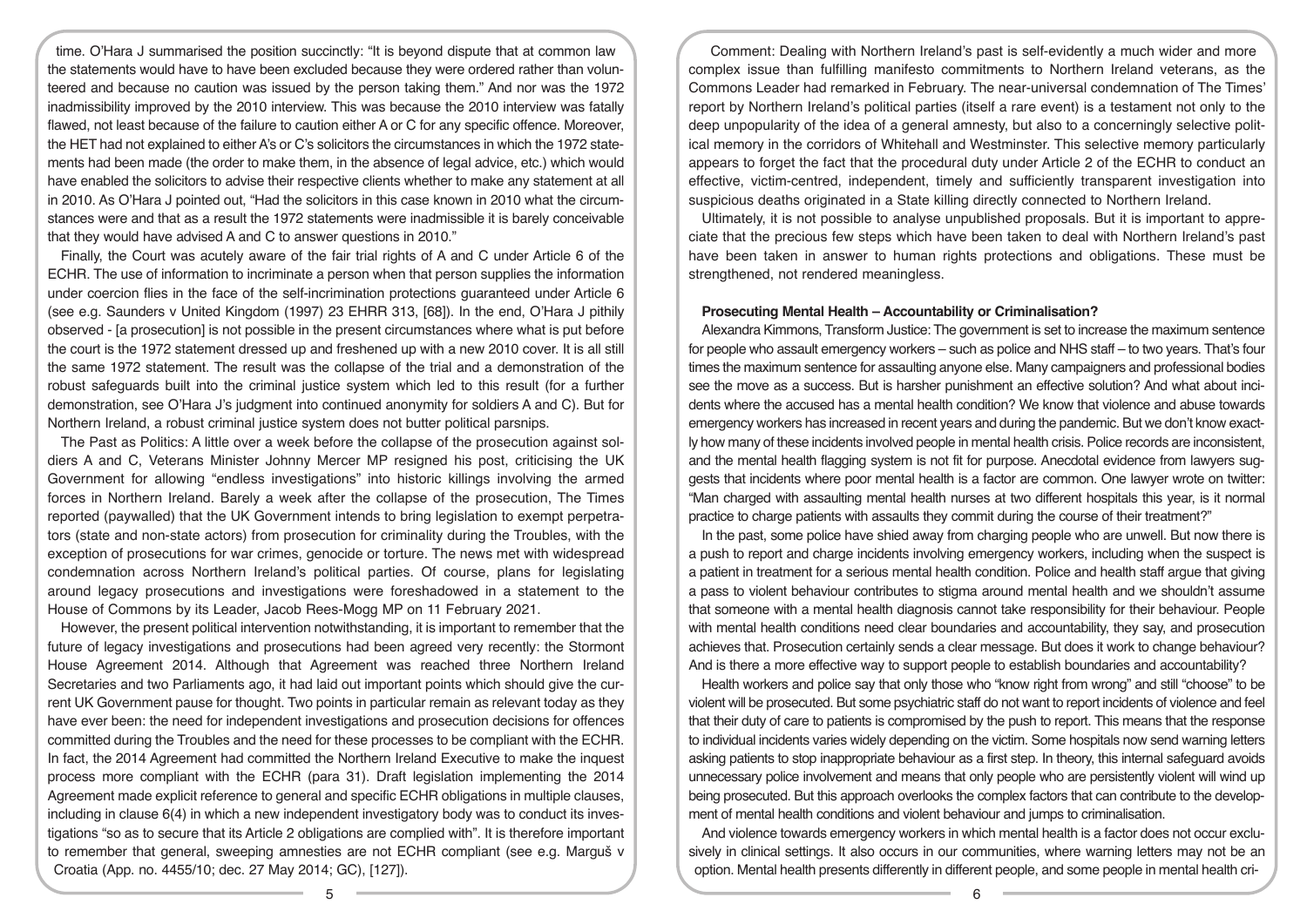sis may be perceived as more threatening than others. Who is seen as ill and who is seen as dangerous is influenced by implicit bias surrounding gender, race, and other factors. A tall Black man behaving erratically in public is more likely to be seen as a threat than a small white woman exhibiting similar behaviour. We already know of incidents where people in mental health crisis have died during contact with police. A narrative that assumes people are behaving intentionally could lead to escalation rather than improving responses to those in crisis.

In nine out of ten cases prosecuted under the assault on emergency workers act from 2018 to 2019 the victims were police. Police officers who specialise in mental health insist that policy does not promote charge and prosecution. Unfortunately, there are few alternatives. Some psychiatric hospitals have trialled using restorative justice to respond to incidents, but this doesn't preclude simultaneous legal action. Out of court disposal use appears to be low, despite evidence showing they can be more effective at reducing reoffending. And very little research has been done on the outcomes of criminal sanctions for people with mental health conditions.

As the government finalises plans for a new out of court disposal system, why not consider this group? A conditional caution with requirements designed specifically for those struggling with a mental health condition could provide both accountability and the support needed to improve boundaries and change behaviour. At the end of the day, no one should have to put up with abuse on the job. But we need to think creatively about approaches that actually address the harm caused, not fall back on harsh punishments that don't work and may exacerbate existing difficulties.

## **Trespassers Won't be Prosecuted? - More Reasons to 'Kill the Bill'**

Doughty Street Chambers: What the Acquittal of XR Protestors Tells Us About The Future of Policing Protests. The policing of protests has come under increasing focus this year. Last week's acquittal of XR protestors in Liverpool Magistrates' Court therefore merits a closer look. The case is important because the Government is using it to justify the controversial Police, Crime, Sentencing and Courts Bill ("the Bill"). The protest was against climate change denial in the "Murdoch media". The protestors sat on top of a van blocking the entrance to a printing plant. They were prosecuted for aggravated trespass. At trial, the District Judge acquitted them because he was unsure they had been trespassing at all. The Government condemned the protest as an assault on democracy and the free press. Priti Patel, the home secretary, complained that the acquittals showed how "current legislation used for managing protests is not fit for purpose." This seems to have been a nod to the desirability of the Bill becoming law.

The irony is that the Bill itself threatens to stifle freedom of expression. It could enable protestors to be convicted of serious offences on vague grounds. For example, a person ("P") could be found guilty of "intentionally or recklessly causing public nuisance" under s.59(1) if: 1. P does an act, or omits to do an act, required by any enactment or rule of law; and 2. P either: (i) causes serious harm to the public; or (ii) obstructs the public from exercising or enjoying a right; and 3. P intends or is reckless to their act or omission having that consequence. The definition of "serious harm" under s.59(2) is extraordinarily wide. It ranges from death to "serious annoyance". P does not even have to cause actual harm. P commits the offence even if another person is only "put at risk" of the harm (see  $s.59(2)(d)$ ). The custodial penalty ranges from a maximum of one year on summary conviction up to 10 years on indictment (see s.59(4)). By contrast, the maximum custodial penalty for aggravated trespass is three months.

Such legislation is open to abuse. Future protestors who block a printing plant (even without trespassing) might be prosecuted under s.59 and face lengthy imprisonment. After all, such unruly

behaviour plainly risks causing serious annoyance to others (not least the home secretary). Vague drafting and harsh penalties are why so many voices are urging the Government to "kill the Bill". If the Bill does become law then it has dark implications for how protests may be policed in the future. "For a country that so often prides itself on civil liberties, this Bill represents an attack on some of the most fundamental rights of citizens", Gracie Bradley, Interim Director of Liberty

## **European Anti-Torture Committee Warns Against Impact of Austerity Measures on Prisons**

The Council of Europe's Committee for the Prevention of Torture (CPT) on Thursday 6th May, issued a set of minimum requirements for conditions of detention in European prisons, concerned by the negative effects of pre-existing austerity measures in certain states, which could be exacerbated by the Covid-19 pandemic. In its annual report for 2020, the CPT recalls that in many of its visits over the years it has found a failure to meet the basic needs of prisoners in certain establishments, which could lead to situations in which prisoners are exposed to inhuman and degrading treatment. The committee points out that that in several Council of Europe states the Covid-19 pandemic is taking place within a budgetary crisis in prison systems which affects prison budgets and the prison staff. During its visits, the CPT has increasingly found that significant cuts have affected the quality of living of detainees, in issues such as food, heating, the regime of activities, access to work and time outside cells.

The CPT notes that austerity measures can increase poverty among prisoners, make items scarcer or more expensive, and restrict inmates' contact by telephone with their families or their ability to make small purchases. This problem can particularly affect prisoners with no income from their families or outside sources, who constitute a significant proportion of the prison population in many countries. The committee considers that all persons deprived of liberty should be provided, at minimum, with ready access to sufficient clean drinking water, adequate food in quantity and nutritional value, decent sleeping and living conditions, and the means to keep clean. Other essential minimal requirements are having ready access to adequate healthcare services, effective access to work and its fair remuneration, access to other purposeful activities and to regular contact with the outside world.

President of the CPT, Alan Mitchell, said: "Persons deprived of their liberty in prisons or in any other institution have a right to enjoy adequate living conditions. "It is crucial to underline that certain of the fundamental social and economic rights of detained persons are indivisible from their right to be treated humanely. A threshold of decency should be respected in prisons at all times, including in the context of austerity measures triggered by economic crises.

#### **Ballymurphy Massacre Campaigner Wins 'five-Figure' Sum From ex-DUP Councillor**

Michael Jackson, Belfast media: A prominent victims' campaigner whose mother was killed during the 1971 Ballymurphy Massacre has won a libel case against a former DUP Councillor. Solicitors representing Briege Voyle, whose mother Joan Connolly was shot dead by British soldiers during the Ballymurphy Massacre, had initiated legal proceedings against former Belfast City Councillor Graham Craig over a tweet sent in August 2018. Mr Craig had responded to a tweet in support of the Ballymurphy families from Alliance Councillor, Sorcha Eastwood, whom he falsely branded a "mouthpiece for the Provisional IRA". His tweet made a clear and wholly false and defamatory connection between the Ballymurphy Massacre families and the Provisional IRA. Last year, Mr Craig was ordered to pay damages to Ms Eastwood and issued an unreserved apology, accepting that his comments were completely unfounded and compromised her security.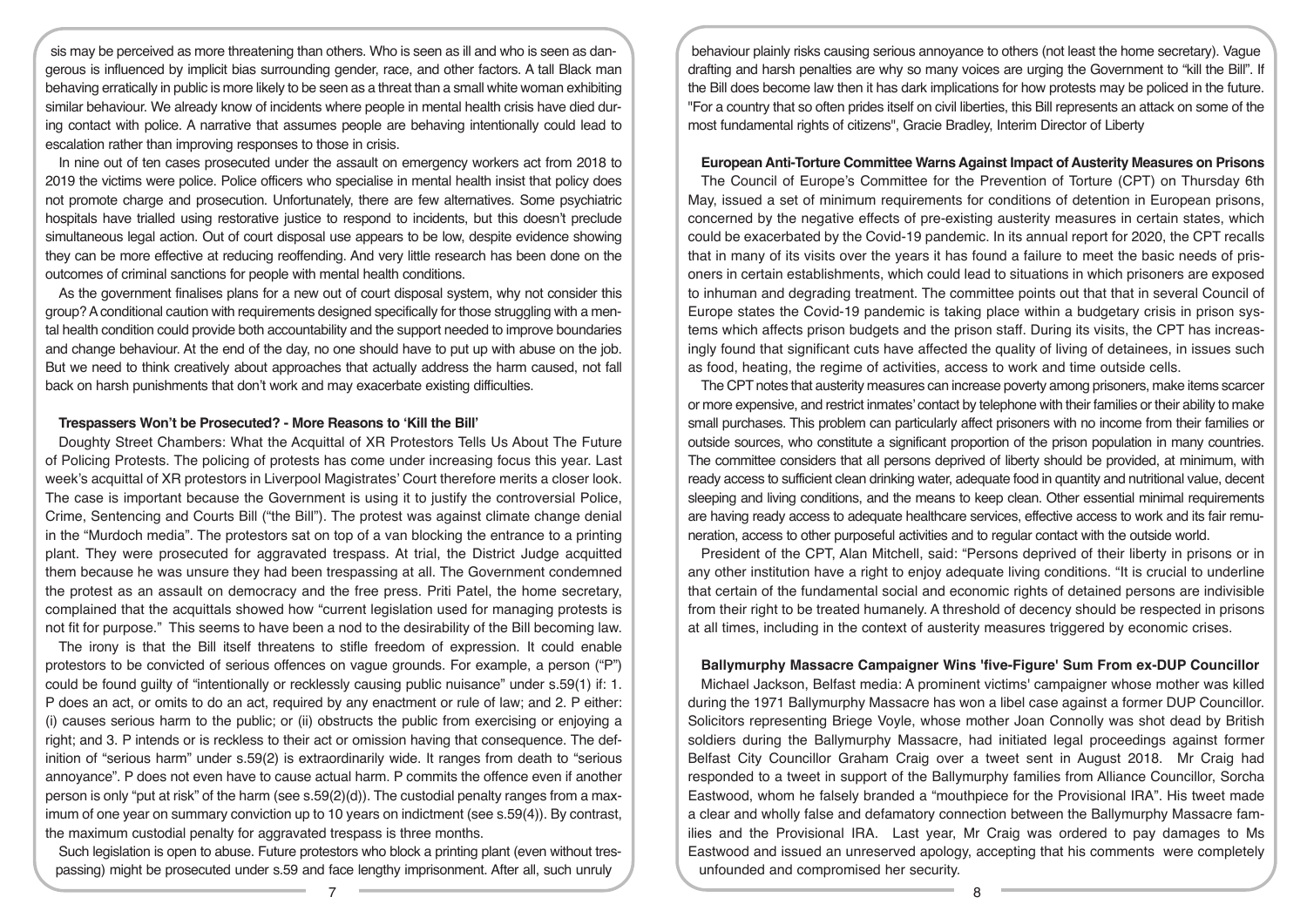This afternoon Monday 10th May 2021, Ó Muirigh Solicitors confirmed that Briege Voyle would receive a "five-figure sum of damages" as part of agreed terms-of-settlement. Mr Craig has issued the following unreserved apology to Mrs Voyle, accepting that his comments on social media were completely unfounded. "On August 13 2018, I published a tweet which suggested there were connections between those who represent the families of the Ballymurphy Massacre, amongst whom Briege Voyle is prominent, and the Provisional IRA. I now accept that this is wholly untrue. I apologise for the offence caused and I have agreed to pay her damages and costs". The settlement comes just a day ahead of the delivery of inquest findings in the case of 10 of the civilians who were killed by the British Army's notorious Parachute Regiment in Ballymurphy during a 36-hour period in August in 1971. Mrs Voyle will be donating any damages awarded in her favour to the Ballymurphy Massacre campaign, which she chairs.

Her solicitor, Pádraig Ó Muirigh, commented: "Our client has been actively campaigning for the truth of what happened to her mother for 50 years. Throughout that period her mother and other victims of the Ballymurphy Massacre have been vilified and demonized as gunmen and gunwomen. "Despite these unfounded allegations our client and the wider Ballymurphy families have conducted a dignified campaign to clear their loved one's names which culminates in the Ballymurphy Inquest findings tomorrow. Our client, and the wider Ballymurphy Massacre families, are very well-respected members of the West Belfast community and internationally respected. We will take all necessary steps to vindicate our client's position in relation to any defamatory comments made against her or other Ballymurphy Massacre families and will not hesitate to issue legal proceedings where necessary."

#### **Restorative Justice? Jumping In and Out of the Grave**

*Theo Gavrielides, Justice Gap:* During my 20 years in the criminal justice sector, I have seen restorative justice jumping in and out of its grave at least four times. Going as back as 2003, the then Labour Government presented its Restorative Justice Plan for introducing restorative justice in the criminal justice system (Gavrielides, 2003). Billions of pounds were spent on various research pilots, a 'restorative justice unit' within the Home Office, conferences and training. But restorative justice was never put forward as a consistent and available option for victims, offenders and their communities. I observed then, a weak restorative justice movement, which competed for the same attention and money, often without terms or reflection about the long-term consequences of their alliances. What was even more saddening was that our movement ostracise anyone who dared to raise the mirror of responsibility asking for self-reflection.

Investments in restorative justice re-started in 2013 with £29 million that went to Police and Crime Commissioners to help deliver restorative justice for victims over three years. The money was part of a wider allocated funding for victims of at least £83 million through 2015-16. Furthermore, the government passed the Crime and Courts Act 2013, inserting a new section into the Powers of the Criminal Courts (Sentencing) Act 2000. As a result of this Act, since December 2014, the courts have had the power to defer the passing of a sentence to restorative justice provided that all parties agree.

The Act also requires that anyone practising restorative justice to have regard to the guidance issued by the Secretary of State. Interestingly, both the legislative and the judiciary overlooked this condition for restorative justice sign off by the executive independently of its origin. Put another way, if the restorative justice movement was to deliver restorative justice within the criminal justice system, this will need to be under the watchful eye of the executive (*i.e.*, the responsible Minister at the time). Not to my surprise, many restorative justice organi-

sations saw this development as a great victory that would put restorative justice on the map, while allowing its roll out. It was greeted with enthusiasm and once again my voice was amongst the few who were seen as the trouble makers of our movement.

This change in legislation also enabled a selection of pilot schemes to be undertaken as 'pathfinders'. In particular, the Ministry of Justice provided funding to three probation trusts to enable them to develop local models for the delivery of pre-sentence restorative justice in magistrate's courts. Furthermore, with match funding from the Underwood Trust, it invested £2m to run what the press called 'The first victim-led restorative justice programmes'. These were run 'in crown courts across England and Wales in an attempt to cut reoffending rates'. Further substantial funding was also invested by the same Ministry for setting up a register of restorative justice practitioners.

A few years later, the pathfinders and register were independently evaluated and not to my surprise, the results were rather disappointing (Kirby and Jacobson, 2015). Over an 18-month funding period and the engagement of 10 Crown Courts, only 55 pre-sentence restorative conferences and 38 'alternative restorative justice activities' were carried out. A total of 2,273 victims were identified of which contact was successfully made with 1,201 of whom 446 expressed an initial interest in restorative justice. The defendant pleaded guilty in 179 of the cases with interested victims, which resulted in 147 adjournments for restorative justice (Kirby and Jacobson, 2015). The evaluation results summarised that: 'The overall number of completed restorative justice activities was lower than had been anticipated at the outset of the pathfinder; this reflects a number of significant challenges to implementation' (Kirby and Jacobson, 2015: 4).

Reality check: These disappointing results of the investments in 'victim-led restorative justice' alarmed Parliament and consequently held a public inquiry. An impressive amount of written and oral evidence was submitted, resulting in Parliament saying that 'ring-fencing funding to Police and Crime Commissioners may appear superficially attractive, but we do not believe budgets for restorative justice could be set in a reliable or sensible manner' (House of Commons, 2016: 3). The report also reads: 'It is too soon to introduce a legislative right to access restorative justice services, but such a goal is laudable and should be actively worked towards. We believe a right to access such services should be included in the Victims' Law, but that provision should only be commenced once the Minister has demonstrated to Parliament that the system has sufficient capacity.' Parliament also reminded government and other stakeholders that the evidence on the financial effectiveness of restorative justice is still thin. Following evidence from various experts, the Parliamentary report concluded that 'undue reliance should not be placed on the statistic that £8 is saved for every £1 spent on restorative justice' (Shapland et al, 2008).

Getting it right: I could not feel more embarrassed as a restorativist and a researcher with membership to the restorative justice movement. How did we get it so wrong, and now can such an opportunity be missed? At the time, these questions were difficult to ask, let alone answer. A few years later, and as these funds started to dry out, accountability was sought within the movement. It then became clear that our internal interest battles and the singing of the sirens were just too strong to ignore. These kind of opportunities are not unique to the UK. They serve as examples for anyone forming part of our movement independently of location. As a new APPG is set up and while policy makers and reformists seek better, cheaper forms of justice, I urge to learn from the mistakes of the past and be driven by evidence. I have asked many times (Gavrielides 2018; 2019; 2020; 2021) to listen to the voices of the users of the criminal justice system whether we call them victims, offenders and their communities. Restorative justice is not owned by anyone. It is an ethos that aims to share power and create bottom up solutions for crime prevention and control.